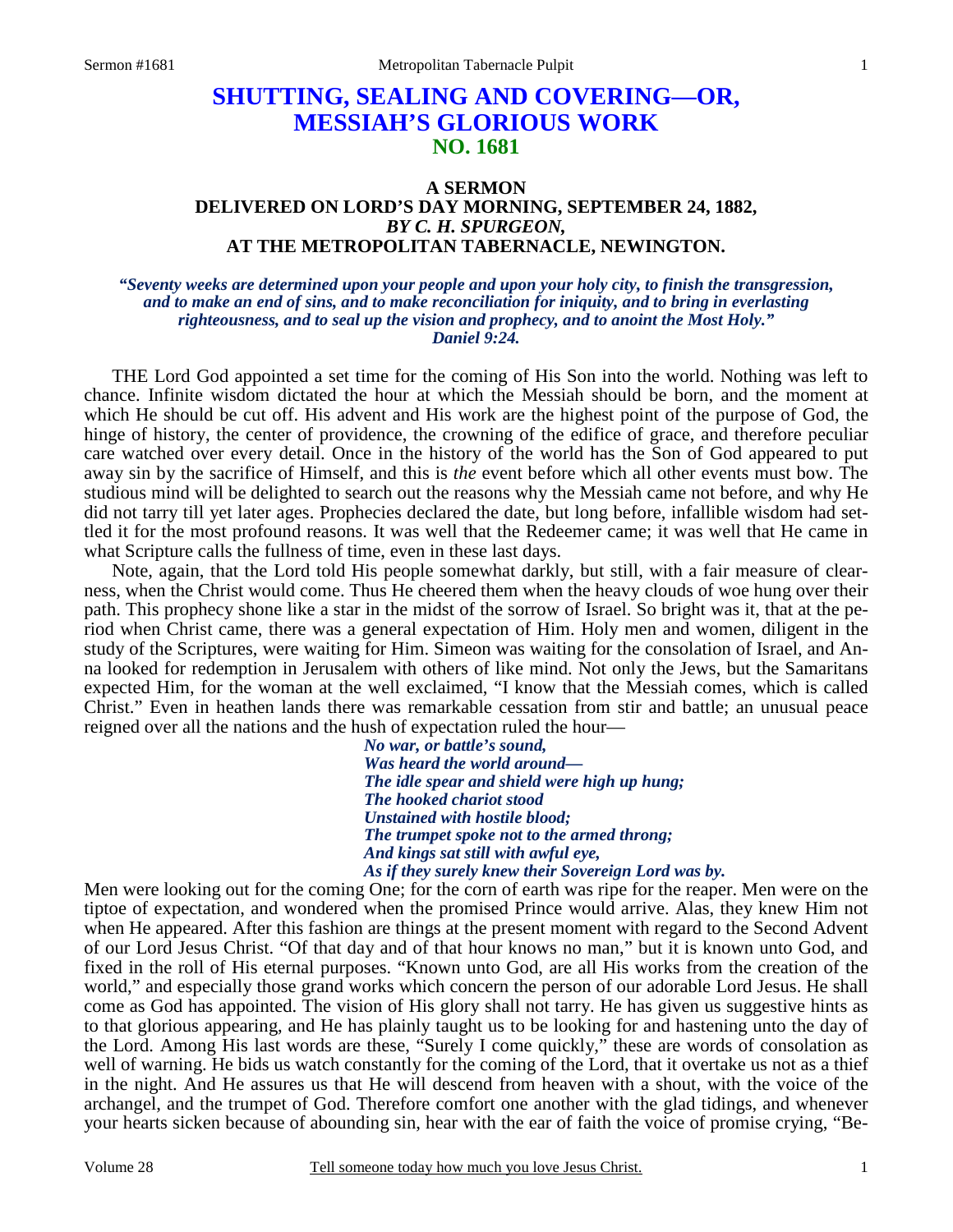hold, the Bridegroom comes." Rest assured that He comes, who will in the fullest and most manifest sense finish transgression, and make an end of sin, and bring in everlasting righteousness. The advent of the Well-beloved is the consolation of His mourning saints. Both at His first and second appearing the Lord not only comes to drive away the wicked as chaff, but also to comfort and exalt His elect. It is a day that shall burn as an oven, and yet to the redeemed it will be the happiest day that ever dawned.

 The first advent of our Lord is spoken of in our text as ordained to be before the seventy weeks were finished, and the city should be destroyed. And so it was, even as the prophet had spoken. I shall not occupy your time by attempting to fix the beginning and the end of the period intended by the seventy weeks, and the seven weeks and three-score and two weeks. That is a deep study, requiring much research and learning, and I conceive that the discussion of such a subject would be of no great practical use to us this Sabbath morning. You will be better nourished upon the Lord Himself than upon times and seasons. Suffice it to believe that Jesus Christ our Lord, the Messiah, came exactly as it was prophesied, and remained on earth as it was foretold He should do. In the middle of the predestined week He was cut off, when He had completed three and a half years of saving ministry, and within another period of like length the gospel was preached throughout all nations, and Messiah's peculiar relation to Israel was cut off. At another time it may afford you profitable contemplation if you consider the four hundred and ninety years from the decree of the king for rebuilding to the overthrow of Jerusalem.

 We will at this present hour survey the work of the *Messiah*—that is His Hebrew name, or of *Christ,* which is the Greek interpretation thereof. Let us survey the work of the Anointed. Secondly, let us in*quire as to our participation in it.* And then, thirdly, *let us contemplate the consequences which follow upon us being sharers in it, or upon our not being participants in it.* Oh for a measure of the anointing, that we may fitly meditate upon our great theme. Come, Holy Spirit and rest upon us.

**I.** First, LET US SURVEY THE MESSIAH'S WORK. According to my text it divides itself into two grand works, which two works subdivide themselves in each case into three particulars.

 The first work of our Lord Jesus Christ is the overthrow of evil, and it is thus described—"To finish the transgression, and to make an end of sins, and to make reconciliation for iniquity." But our Lord's labor is not all spent upon pulling-down work. He comes to build up, and His second work is the setting up of righteousness in the world, described again by three sentences, "To bring in everlasting righteousness, and to seal up the vision and prophecy, and to anoint the Most Holy."

*The first work of the Messiah is the overthrow of evil.* This overthrow of evil is described by three words. If I were to give you a literal translation from the Hebrew, I might read the passage thus, "To shut up the transgression, to seal up sin and to cover up iniquity." According to learned men, those are the words which are here used, and the three put together are a singularly complete description of the putting away of sin. First, it is *shut up*. It is, as it were, taken prisoner and confined in a cell. The door is fastened and it is held in durance. It is out of sight, held to a narrow range, unable to exercise the power it once possessed. In a word, it is "restrained"—so the margin of our Bibles reads it. The Hebrew word signifies to hold back, to hold in, to arrest, and to keep in prison, to shut in or shut up. Its dominion is finished, for sin itself is bound. Christ has led captivity captive.

 But it is not enough to shut up the vanquished tyrant, unless he is shut up forever, and therefore, lest there should be any possibility of his breaking loose again, the next sentence is, *"To seal up."* The uses of the seal are many, but here it is employed for certainty of custody. Just as when Daniel was thrown into the lions' den, the king sealed the stone with his own signet and with the signet of his lords. Or, better still, as when our divine Master was laid in the grave, they rolled the stone to the mouth of the sepulcher, and His enemies set a seal and a watch, lest His body should be stolen by His disciples. In His case—

#### *"Vain the stone, the watch, the seal, Christ has burst the gates of hell."*

 But sin cannot thus arise. It is imprisoned in the sepulcher of Jesus, and it can never come forth, for the royal seal of the immutable God is set upon the door. Thus is sin placed doubly out of sight, it is shut up and sealed up, as a document put into a case and then sealed down. "Finished" and "made an end of" are the two words used in our authorized version, and they give the essence of the meaning. To borrow a figure from current events—Arabi, the Egyptian rebel, is shut up as our prisoner, and his defeat is sealed, therefore his rebellion is finished and an end made of it. Even thus is it with transgression. Our Lord has vanquished evil, and certified the same under the hand and seal of the omnipotent, and there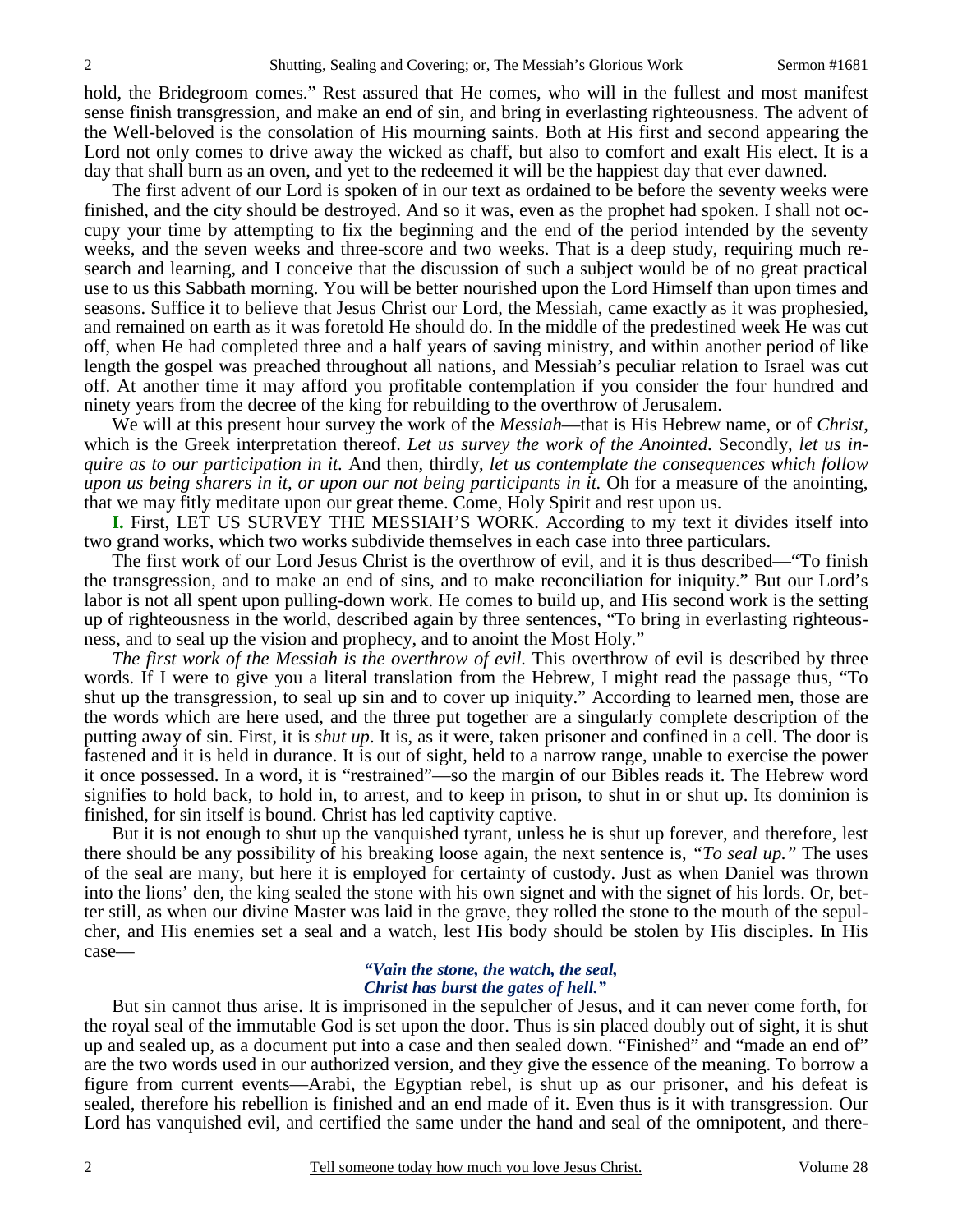fore we may with rapture hear Him say, "It is finished," and also behold Him rise from the dead to seal our justification.

 Yet, as if this might not suffice, the next term in the Hebrew is *to cover up,* for the word to make reconciliation or expiation is usually in the Hebrew, to cover over. "Blessed is the man whose transgression is forgiven, whose sin is covered." Christ has come to cover sin, to atone for it, and so to hide it. His glorious merits and substitutionary sufferings and death put away sin so completely that God Himself beholds it no more. He has blotted it out, cast it into the sea, and removed it from us as far as the east is from the west. The two former sentences speak of finishing transgression and making an end of sin, and these expressions are full and complete, while this third one explains the means by which the work is done, namely, by an expiation which covers up every trace of sin. Thus in the three together we have a picture of the utter extinction of sin, both as to its guilt and its power, yes, and its very existence. It is put into the dungeon and the door is shut upon it. After this the door is sealed and then it is covered up, so that the place of sin's sepulcher cannot be seen anymore forever. Sin was aforetime in God's sight, but through Christ Jesus we read, "You have forgiven the iniquity of Your people; You have covered all their sin; You have taken away all Your wrath." Sin was in God's way till Christ shut it up, and now it pushes itself no more into the sight of the Lord. Sin was always breaking loose till Jesus sealed it up, but now it cannot come forth to lay any accusation against the justified.

 The three words might be put into one word by saying; Christ has made a clean sweep of sin of every kind. Whatever may be its special development, whether it is transgression, which means the breaking of bounds, or sin, which is any lack of conformity to the law, or iniquity—that is to say, inequity, or the lack of equity, a default in righteousness, in all forms in which it can be described Christ has shut it up, sealed it up and covered it up by His atoning sacrifice once and for all. The depths have covered it. If it is searched for, it cannot be found. Our blessed Scapegoat has carried it away into the land of forgetfulness; it shall not be mentioned against us anymore forever. Those three words contain infinitely more of meaning than I have either space or ability to set forth.

 Observe dear friends that the terms for sin are left in an absolute form. It is said "to finish transgression," "to make an end of sins," "to make reconciliation for iniquity." Whose transgression is this? Whose sins are these? Whose iniquity is it? It is not said. There is no word employed to set out the persons for whom atonement is made, as is done in verses like these—"Christ loved the church and gave Himself for it." "I lay down My life for the sheep." The mass of evil is left unlabeled, so that any penitent sinner may look to the Messiah and find in Him the remover of sin. What transgression is finished; transgression of every kind. But what sins are made an end of; sins of every sort—against law and against gospel, against God and against men, sins past, sins present, sins to come. And what iniquity is expiated? Every form of iniquity, whatever falls short by omission, whatever goes beyond by commission. Christ, in this passage, is spoken of in general terms as removing sins, transgressions, and iniquities in the mass. In other places we read of the objects of His substitution, but here all is left indefinite to encourage all. He gives us no catalog of offenses, for where should He write it? The very heavens could not hold the enumeration, but He just takes the whole, unformed, horrible, black, disgusting mass, and this is what He does with it—He encloses it, fastens it up, and buries it forever. In the words of our version, He finishes it, makes an end of it, and makes expiation for it. The Messiah came to wipe out and utterly destroy sin, and this is, and will be, the effect of His work. Put all the three sentences into one and this is the sum of them.

 Indulge me for a few minutes while I take the sentences separately and press each cluster by itself. And first notice that it is said He came *to finish the transgression*. As some understand it, our Lord came that in His death, transgression, might reach its highest development and sign its own condemnation. Sin reached its finish, its ultimatum, its climax, in the murder of the Son of God. It could not proceed further; the course of malice could go no further. They had stoned the prophets and killed everyone that was sent to them. But now He came, and God said, "They will reverence My Son," but they did not. On the other hand, they cried, "This is the heir. Let us kill Him and the inheritance shall be ours." Sin finished itself when it brought forth the death of the Son of God. It could produce no riper fruit, for no supposable crime can exceed the putting to death of Jesus our Lord. Now has sin finished itself, and now has Jesus come to finish it. "Thus far," He says, "you shall go, but no further: here in My wounds and death shall your proud waves be stopped." Sin virtually committed suicide when it slew the Savior, for His death became its death. The kingdom of sin was overthrown in that day when it smote the Prince of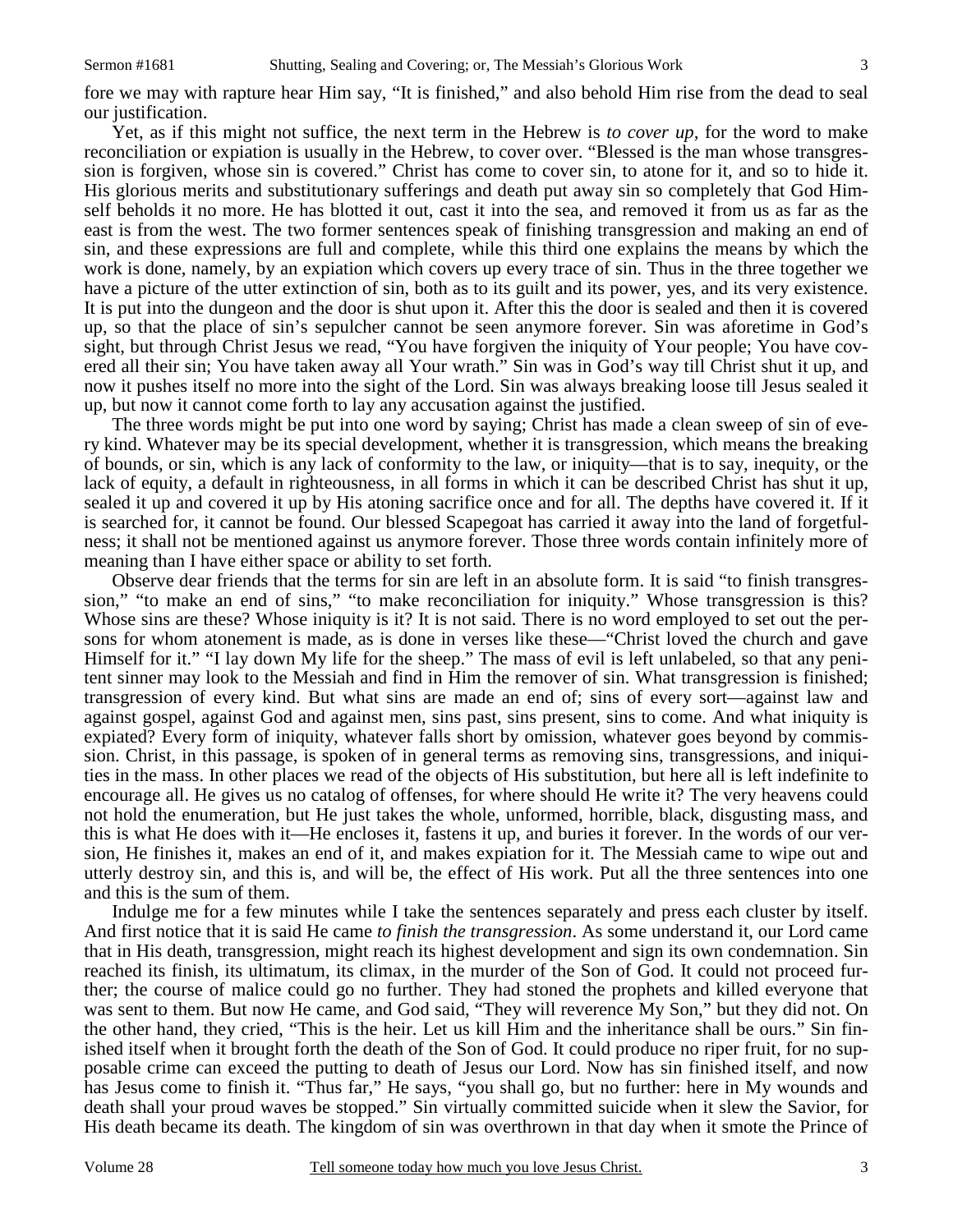Peace. Then was a period put to the dominion of evil, and to come back to the Hebrew, the Lord restrained transgression and Satan was bound with a great chain. "The times of this ignorance God winked at; but now commands all men everywhere to repent," sin may no longer range unchecked. Sin is now arrested and held under warrant, restrained under the bonds of law, and from the day of our Lord by the preaching of the gospel, sin has become more and more shut up as to its reigning power. Some men have been altogether delivered from the rule of evil and other men, who remain its slaves, yet go not to such a pitch of outward riot as they would have done had not Christ appeared. Sin is being besieged. It skulks behind its earthworks. Its sorties are becoming fewer and less forcible, and though it is still powerful, the hour of its pride is passed, its head has received a deadly wound. The age has come in which the victory of truth and righteousness is guaranteed by the death of Jesus Christ our Lord. Your finis is written, O transgression! Written by the pierced hand! Your huge volume has in it writing long enough and grievous enough, full enough of blasphemy against God and of evil towards men, but now the Lord Jesus takes the pen from you, and you shall write no more as you have done. The huge leviathan of evil has met its match, and is placed under the power of the Avenger. Thus says the Lord, "Behold, I will put My hook in your nose and My bridle in your lips, and I will turn you by the way by which you came." The Lord has set bounds to the transgression which aforetime broke all bounds. Where sin abounded, grace does much more abound. Sin is shut up that grace may have liberty. This is one part of our Lord's great work, all glory be unto His name, He has accomplished it with power, and the power of the enemy is broken.

 Now take the second sentence, which, in our version is, *"To make an end of sin."* Messiah has come to proclaim so free, so rich, so gracious a pardon to the sons of men that when they receive it, sin virtually ceases to be, it is made an end of. The man that is in Christ, and has Christ for His covenant head, is this day so delivered from all sin whatsoever, that he may boldly ask the question, "Who shall lay anything to the charge of God's elect?" If Christ has made an end of sin that is the end of it. The matter is ended and no more is to be said. Down among the dead men let sin lie, forever buried by the right hand of the conquering Savior.

But the Hebrew has it "to seal up sins." Now, I take it to mean just this. There are certain handwritings which are against us, and they would be produced against us in court, but by order of the Judge all these handwritings are sealed up, and regarded as out of sight. No man dare breaks the seal, and no man can read them unless the seal is broken, therefore they will never be brought against us. They have become virtually null and void. Everything that can be brought as an accusation against God's people is now sealed up and put out of the way once and for all, never to be opened and laid to their charge before the living God. Or, if you regard sin as a captive prisoner, you must now see that by Christ's death, the prison wherein sin lies is so sealed that the enemy can never come forth again in its ancient power. Sin could once sit on the highest mountain and look over the world and say, "All this is mine." And the embodiment of sin could come to Christ and say of all the kingdoms of the world, "All these will I give You," as though he claimed them all for his own. But it is not so today. The mountain of the Lord's house is this day exalted upon the top of the hills, and though as yet all nations do not flow unto it, yet a glorious company comes streaming up to the temple of the living God, and that company shall increase from day to day. As when a brooklet grows to a stream, and the streamlet rises to a river, and the river swells till it rolls in fullest force into the shoreless main, so is it yet to be with the ever-growing church of Jesus Christ, which before long shall carry all before it and cover the earth with blessing. Evil, you cannot reign! Jesus has come and overcome you Himself, and taught man to vanquish you! You cannot come again to the crown you once had, for the seed of the woman has broken your head. He shall reign forever and ever, and you shall die! Hallelujah! The coffin of sin is both shut up and fastened down with the seal of Christ's victory.

 But now, the last expression is in English, He has come *"to make reconciliation for iniquity."* That is to end the strife between God and man by a glorious reconciliation, a making again of peace between these two, so that God loves man, and as a consequence, man loves God. In the blessed atonement of Christ, God and man meet at a chosen meeting place. Christ is Jehovah's darling and our delight. A slain Savior is well-pleasing to God, and oh, how pleasing He is to a sinner who is deeply under a sense of sin! Here, here is that mercy seat sprinkled with blood where man may speak to God without fear, and where God does speak to man without wrath. Here righteousness and peace have met together. Mercy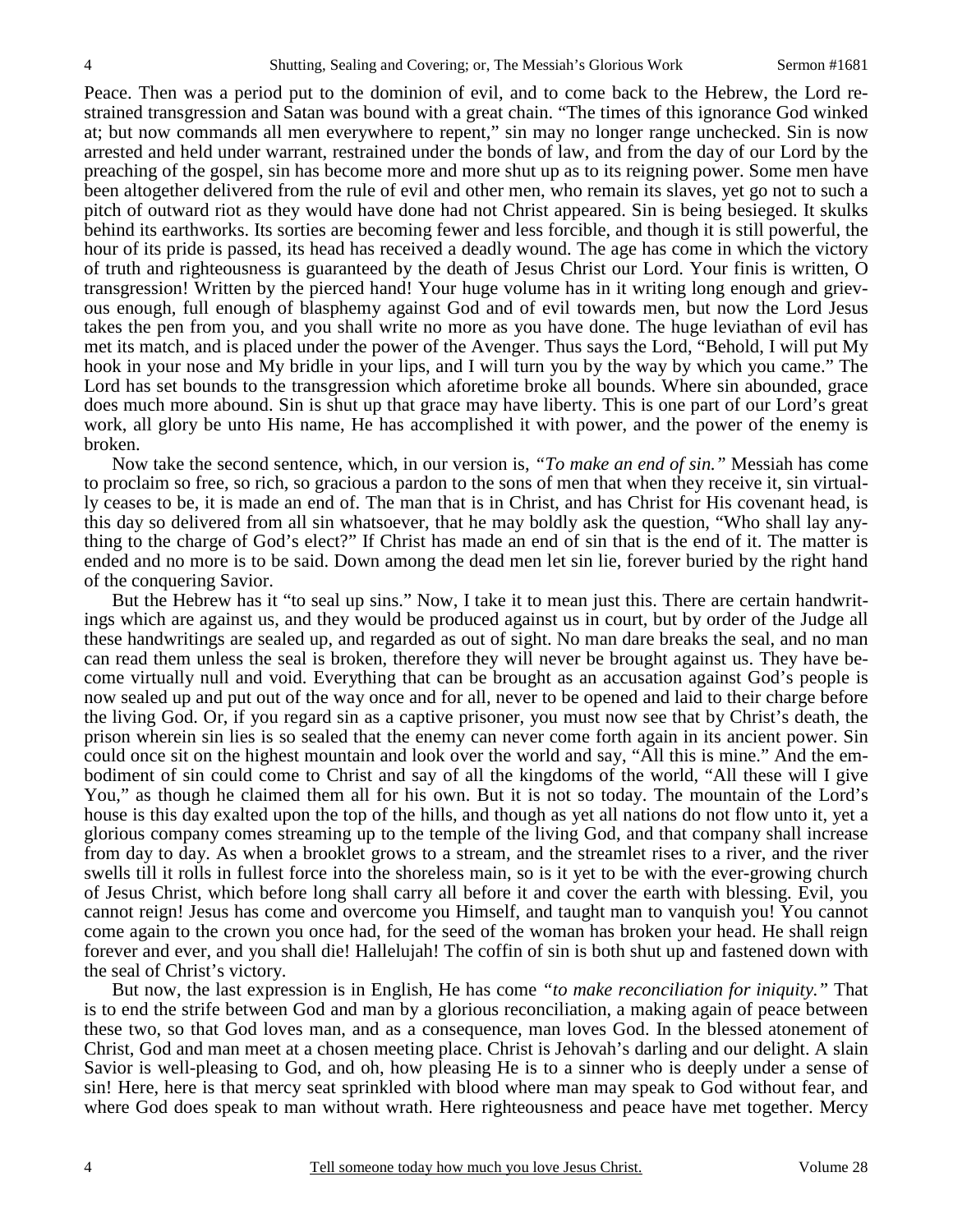and truth have kissed each other. Oh, glorious reconciliation which Christ has made by honoring the law in His life and in His death.

 Now, take the Hebrew for it, and read the sentence thus—to cover iniquity. Oh, what bliss this is. To think, dear friends, that sin is now once for all covered! Not as though it lay rankling there beneath some coverlet through which fire might burn, or lightning strike, but Christ's covering is such that, if you could heap hell over sin, it were not so hidden, and if you could pile worlds upon it, were not so concealed, and if all heaven bowed to overlay it, it were not so out of sight as when Jesus buried it deeper than the lowest depths, where no memory can remember it, or mind perceive it—

> *"Our guilt shall vanish quite away, Though black as hell before, Shall be dissolved beneath the sea, And shall be found no more."*

 This is what is to be done with the whole kingdom of evil, as well with the power of it and with the guilt of it. Dagon is to fall and to be broken, and the very stump of him is to be demolished. As when the darkness flies before the sun, not a trace of its blackness is left, so is sin to be utterly destroyed from the redeemed of the Lord. It is not merely the guilt of sin that is shut up and sealed and covered, but sin itself, its power, its dominion, its habit, its defilement, the dread that comes of it, and the fear and the burning of heart which it engenders. All the foul birds of sin's filthy cage must fly away, never to return, chased away by the glorious work of Him who shall save His people from their sins. For this the Messiah was cut off, and this, by His death is achieved—

> *"O love! You bottomless abyss! My sins are swallowed up in thee; Covered is my unrighteousness, Nor spot of guilt remains on me. While Jesus' blood, through earth and skies, Mercy, free, boundless mercy cries!"*

I fail to describe this triumphant overthrow of sin and Satan. I have neither wisdom nor language answerable to such a theme. I invite you now for a few minutes to consider the second work, namely, *the setting up of righteousness.* This is set before us in three expressions, first in the words "to bring in everlasting righteousness." And what is that? Why, His own righteousness, which is from everlasting to everlasting and will never be taken way from those who have it, and will never cease to be their beauty and their glorious Jesus. The work of Christ in His life and death is by God imputed to His people. Indeed it is theirs because they are one with Christ. He is the Lord their righteousness, and they are the righteousness of God in Him. Saints are so righteous in Jesus Christ that they are more righteous than Adam was before he fell, for he had but creature righteousness, and they have the righteousness of the Creator. Adam had a righteousness which he lost, but believers have a righteousness which they can never lose, an everlasting righteousness. Nor is that all the meaning of our text. Those to whom God imputes righteousness, to them also He imparts righteousness. He makes them pure in heart, He changes their desires, He makes them love that which is right and just and good, and so He gives them grace to lead godly, sober, honest, and holy lives. This righteousness shall not be crushed out of them, for the work of the Spirit shall continue until they shall become perfect, and be conformed to dwell with God in light. Happy are those spirits to whom Christ gives an everlasting righteousness, for theirs is the kingdom and in it they shall shine forth as the sun. They are right and they shall be right, they are true and they shall never degenerate into falsehood, they are God's own children and they shall go on to develop the image of Christ, their elder brother, till they shall be without spot or wrinkle or any such thing. This Christ came to do. He imputes and imparts righteousness, and thus brings in everlasting righteousness as the foundation of His kingdom.

 Next, in order to the setting up of a kingdom of righteousness, He is come that He may "seal up vision and prophecy." That is, by fulfilling all the visions and the prophecies of the Old Testament in Himself, He ends both prophecy and vision. He seals up visions and prophecies so that they shall no more be seen or spoken. They are closed and no man can add to them, and therefore—and that is the point to note—the gospel is forever settled, to remain eternally the same. Christ has set up a kingdom that shall never be moved. His truth can never be changed by any novel revelation. If any man comes to you and says, "I am a prophet!" bid him go and find believers among the foolish, for to you Jesus has sealed up prophecy. If any man come and say, "I have somewhat to reveal which contradicts the old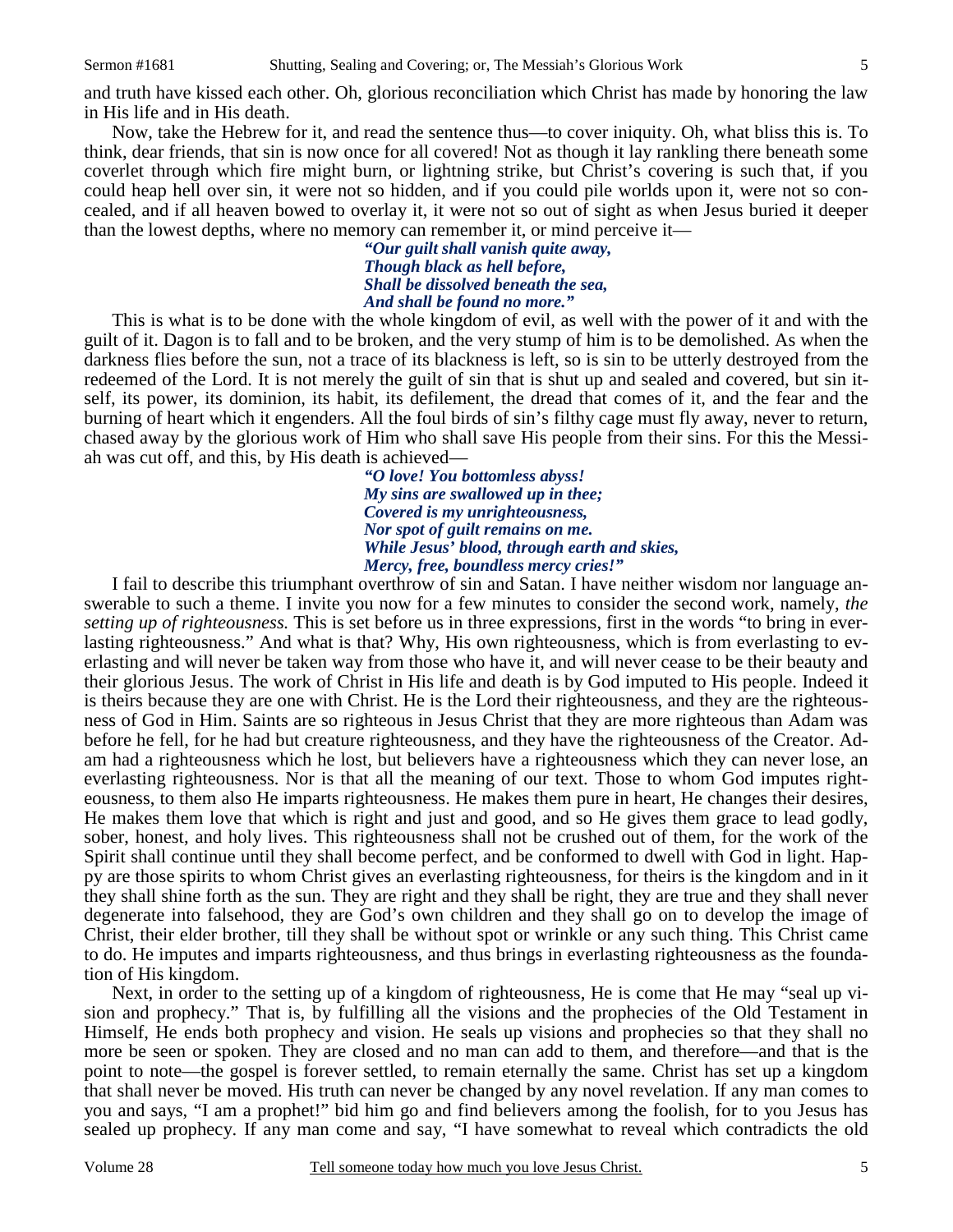gospel," tell him to go and preach to those who choose to hear him, but you know better, for Christ to you has sealed up prophecy and vision, and there is to be no more of it. There is no need of it, because in Christ, God has spoken all He means to say concerning the way of salvation. Until such time as Christ Himself shall come, the canon is complete, and though there are many voices crying, "Lo, here!" and "Lo, there!" and some so fascinating that they might deceive, if it were possible, the very elect, yet those whom Christ has chosen know the Shepherd's voice, and "a stranger they will not follow, for they know not the voice of strangers." Brethren, there was always something better yet to come in all times till Christ arrived, but after the best, there comes none. A certain philosopher taught *this;* the next philosopher taught *that,* and the next one contradicted this and that, and taught another thing, while another master arose and contradicted all who went before. So man groped as in the dark for the wall, but now the day has dawned, and the true light shines, for Christ has appeared. This, then, is an essential part of the setting up of that which is good—namely, to settle truth on a fixed basis, whereon we may stand steadfast, immovable. The candles are snuffed out because the day itself, looks out from the windows of heaven. Rejoice in this, beloved. God makes you righteous in Christ and with Christ, and in order that you shall never be perplexed with change, He sets aside all other teachers, that Christ may be your all in all.

 Then, as if this were not enough, and truly it would not be enough, He is also come *to anoint the Most Holy,* or the Holy of holies, as you may read it. And what does this mean? Nothing material, for the Holy of holies, the place into which the High Priest went of old is demolished and the veil is torn. The most holy place is now the person of the Lord Jesus Christ. He was anointed that God might dwell in Him. Together with Christ, the Holy of holies is now His church, and that church was anointed or dedicated when the Holy Spirit fell at Pentecost, to be with us, and to abide in us forever. That was a noble part of the setting up of the great kingdom of righteousness, when tongues of fire descended and sat upon each of the disciples, and they began to speak with other tongues as the Spirit gave them utterance. This is Christ's work, for which He came, and for which He ascended on high, to set up the truth, to set up righteousness, and to make it everlasting by the dwelling of the Holy Spirit in the Church of God in the midst of the sons of men.

 Thus you see, in six ways, which condense themselves into two, our Lord set about His lordly enterprise. Heaven rings with the praises of the Messiah who came to destroy the work of sin, and to set up the kingdom of righteousness in the midst of the world.

**II.** LET US NOW INQUIRE AS TO OUR PARTICIPATION IN THESE TWO WORKS. I will put a few questions as briefly as I can, and I pray God, the Holy Spirit, that every one of us may honestly answer them.

 First, dear brethren, Christ has come into the world to do all this good work, but has He done it for us? "For God so loved the world that He gave His only begotten Son." What for? "That whoever believes in Him might not perish." There is a general aspect to the atonement, but there is quite as surely a special objective in it. God loved the world, and therefore He gave His Son. But to what end did He give His Son? Here is the answer, "That whoever believes in Him might not perish, but have everlasting life."

 There was a special eye to believers. Come, then, have you believed? The first question that is to help you to answer that inquiry is this—is your sin shut up as to its power? "Sin shall not have dominion over you" if Christ is in you. How is it between your soul and evil? Is there war or peace? Once you loved sin, you could not have enough of it. Is it so now? Do you still delight in evil? For if you do the love of God is not in you. Can you still put forth your hand to iniquity as you once did? Then do not pretend that Christ has done anything for you. If you are a believer, your sin may not be absolutely dead, but it is shut up for dead. It is held fast in the condemned cell. It may still breathe, but it is crucified with Christ. How it tugs to get its hands loose from the nails! How it struggles to get its feet down from the tree! But it cannot, for He that nailed it there knew how to drive nails, and how to fasten the offender to the tree. Do you begin to grow weary of iniquity? Is it distasteful and unpleasant to you? And when looking over the day, you perceive where you have spoken unadvisedly or acted hastily, or in any other way soiled your character; do you feel as if you would gladly wash out every spot with tears? If it is so, Christ has begun with you. He has come to shut up your sin, and to end its reign. It shall no more have dominion over you. It may be in you, but it shall not be on the throne. It may threaten you, but it shall not command you. It may grieve you, but it shall not destroy you. You are under another Master, you serve the Lord Christ. Judge for yourself how this matter fares with you.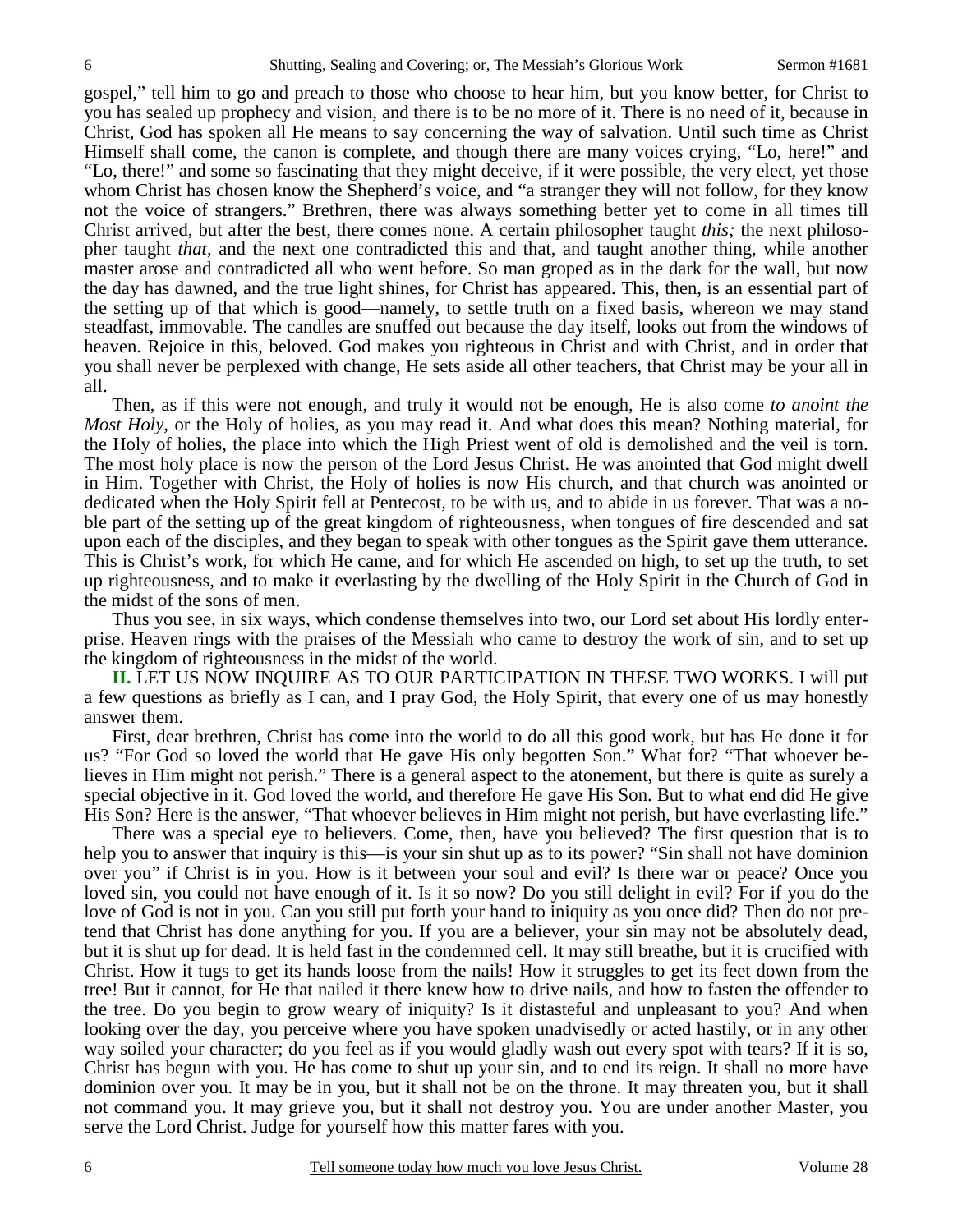The next question arising out of the text is; is your sin sealed up as to its condemning power? Have you ever felt the power of the Holy Spirit in your soul, saying to you, "Go in peace; your sins, which are many, are all forgiven you"? Have you clutched that promise, "He that believes in Him is not condemned"? Have you believed in Jesus? And has that blessed word "There is therefore now no condemnation," breathed a deep calm over your spirit? Some of you do not know what I mean, but others of you do. Oh, what bliss, what a heaven it is to know, "I am washed in the blood of the Lamb—I am delivered, clean delivered from every sin, past, present, and to come, as to any possibility of its being laid to my charge. Christ has put my sins into a bag, sealed them up, hurled that bag into the sea, and flung them

out of existence, and they are gone, never to be found again anymore." He has made an end of sin. Come, dear hearer, do you know anything about this? If you do not, it is the one thing you need to know, and until you know it you will never have any rest to your spirit, but you will be tossed to and fro as upon a raging sea. "There is no peace, says my God, to the wicked." There is no peace to any of us till Christ has made an end of our sin. How is it with your hearts?

 And next, is your sin covered as to its appearance before God? Has the Lord Jesus Christ made such expiation for your sin that it no longer glares in the presence of the Most High, but you can come unto God without dread? Can you hopefully say, "Lord God, You see no sin in me, for You have covered me with the righteousness of Christ, and washed me in His blood"? Did you ever feel the sweetness of that? It is rapture! I can remember times when I have been driven to doubt whether it could be true, it seemed too good, and then again, when my faith has revived, I have said, "Good as it is, it is true, for it is like God to do these great marvels, and to put away the sins of His people and cover them once and for all." Oh, then there has been a joy within my spirit not at all like the joy of harvest, or the joy of marriage, or the joy of a first-born child in the house. No, it is a joy like the bliss of angels, deep, unspeakable, mysterious, divine. Have you ever felt it? You will feel it constantly if Christ comes to dwell with you. You will then be assured in your heart that He has made an end of your sin.

 Further, let me question you about the next point. Has the Lord Jesus Christ made you righteous? Do you glory in His blood and righteousness, and do you now seek after that which is pure and holy? "Be not deceived; God is not mocked: for whatever a man sow, that shall he also reap." If we continue in sin we shall perish in sin. He is saved who comes out from evil and seeks to live honestly, righteously, soberly, after the manner of the godly and the saintly. Is it so with you? Is there a great and deep change in your spirit, so that you now love those good things which once you despised and ridiculed in others? Oh, if you cannot answer my poor questions, how will you stand before the judgment seat of God when He shall test you as with fire?

 Furthermore, are the prophecies and visions sealed up as to you? Are they fulfilled in you? When God declares that He will wash us and make us whiter than snow, is it so with you? When He declares that He will cleanse our blood, which has not yet been cleansed, is it so with you? When He says, "A new heart also will I give them, and a right spirit will I put within them: and I will write My law upon their hearts" is it so with you? Are you fishing about after empty dreams and fancies, or have you laid hold upon the old prophecies and the ancient visions, and discovered the substance of them to be deeply worked in your very heart?

 Nor is this all, are you anointed to be most holy to the Lord? Are you set apart that you may serve Him? Has the Holy Spirit come upon you, giving you a desire to do good? Have you a wish to rescue the perishing, a longing to bring the wandering sheep back to the great Shepherd's fold? Is the Spirit of God so upon you today that you can truly say, "I am not my own; I am bought with a price"? Jesus, the Messiah, came to do all these things, and if He has not done them to you, then He has not come to you, you are still a stranger, still far off from Him. Oh, may the Lord make you desperately unhappy till you come to Jesus. May you never know what quiet means till you find it at the pierced feet! From this hour may you breathe sighs, and may every pulse be a new agony of spirit, till at last you can say, "Yes, the Messiah was cut off, and cut off for me, and all that He came to do He did for me, and I am a sharer and a partaker in it all."

**III.** Lastly, we have but a brief interval in which to speak of THE RESULTS OF PARTICIPATING IN ALL THIS. The results! I need a week to speak of them. They are, first of all, *security*. How can that man be lost, whose transgression is finished, and whose sin has ceased to be? What is there for him to dread on earth, in heaven, or in hell? If Christ has put away my sin, I cannot die, if Christ has washed away my guilt, I cannot be condemned, I am safe, and may triumphantly sing—